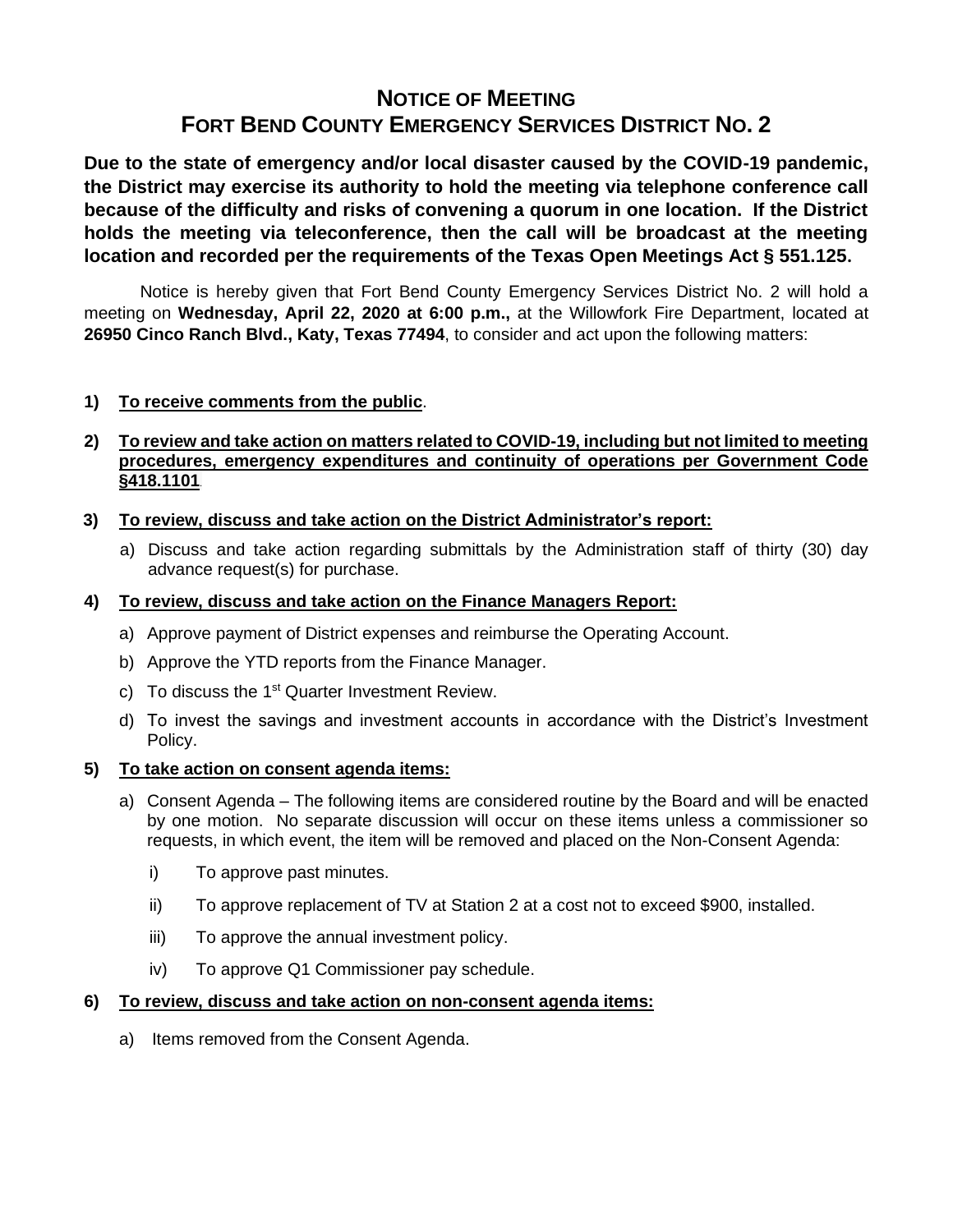Fort Bend County Emergency Services District No. 2 Notice of Regular Board Meeting: April 22, 2020 Page 2

### **7) To review, discuss and take action the Fire Chief's report:**

- a) To review, discuss and take action on approval of expenses related to upcoming firefighting classes, course materials, equipment and related expenditures incurred by the District's service providers for the benefit of the District.
- b) To review, discuss and take action on annual maintenance for all bay doors at each station.
- c) To review, discuss and take action on agreement for TV service at all stations.
- d) To review, discuss and take action on purchase of work out shorts for employees.
- e) To review, discuss and approve the revisions to the Volunteer Bylaws.
- f) To review, discuss and take action on submittals by the Department of thirty (30) day advance request(s) for purchase.

#### **8) To review, discuss and take action on Commissioner matters:**

- a) Take action on 2019 Tax Year Amendment to Interlocal Cooperation Agreement for Collection of taxes between Fort Bend County and the District.
- b) To discuss and take action on the ratification of a continuing contract with a private law firm for the collection of delinquent District Ad Valorem Property Taxes and providing for the payment of up to 20% of the delinquent taxes, penalties, and interest which are collected by the attorney under said contract.
- c) Take action on the imposition of additional penalty on delinquent taxes for 2019 Pursuant to §33.07 of the Property Tax Code and adoption of a resolution regarding the same.
- d) Take action on the imposition of additional penalty on delinquent taxes for 2019 to defray costs of collection by the District's Delinquent Tax Attorney pursuant to §33.08 of the Property Tax Code and Adoption of a Resolution regarding same.
- e) Take action on the imposition of early additional penalty for collection costs for taxes imposed on personal property on delinquent taxes pursuant to §33.11 of the Property Tax Code and Adoption of a Resolution regarding same.
- f) To review, discuss and take action on SB2 matters.
- g) To confirm the May 27, 2020 Board meeting.

# **9) To review, discuss and take action on the following matters and meet in closed session if necessary:**

- a) To review, discuss and take action regarding the HVAC problems related to Station 3.
- b) To review, discuss and take action regarding any other matters related to Station 3.
- c) Meet in Closed Session pursuant to Government Code §551.071 to consult with legal counsel regarding pending or contemplated litigation, settlement offers or on matters which require confidentiality under the Texas Disciplinary Rules of Professional Conduct of the State Bar of Texas and Tax Code §323.3022 to discuss sales tax matters.
- d) Meet in Closed Session pursuant to Government Code §551.072 to deliberate regarding real estate matters.